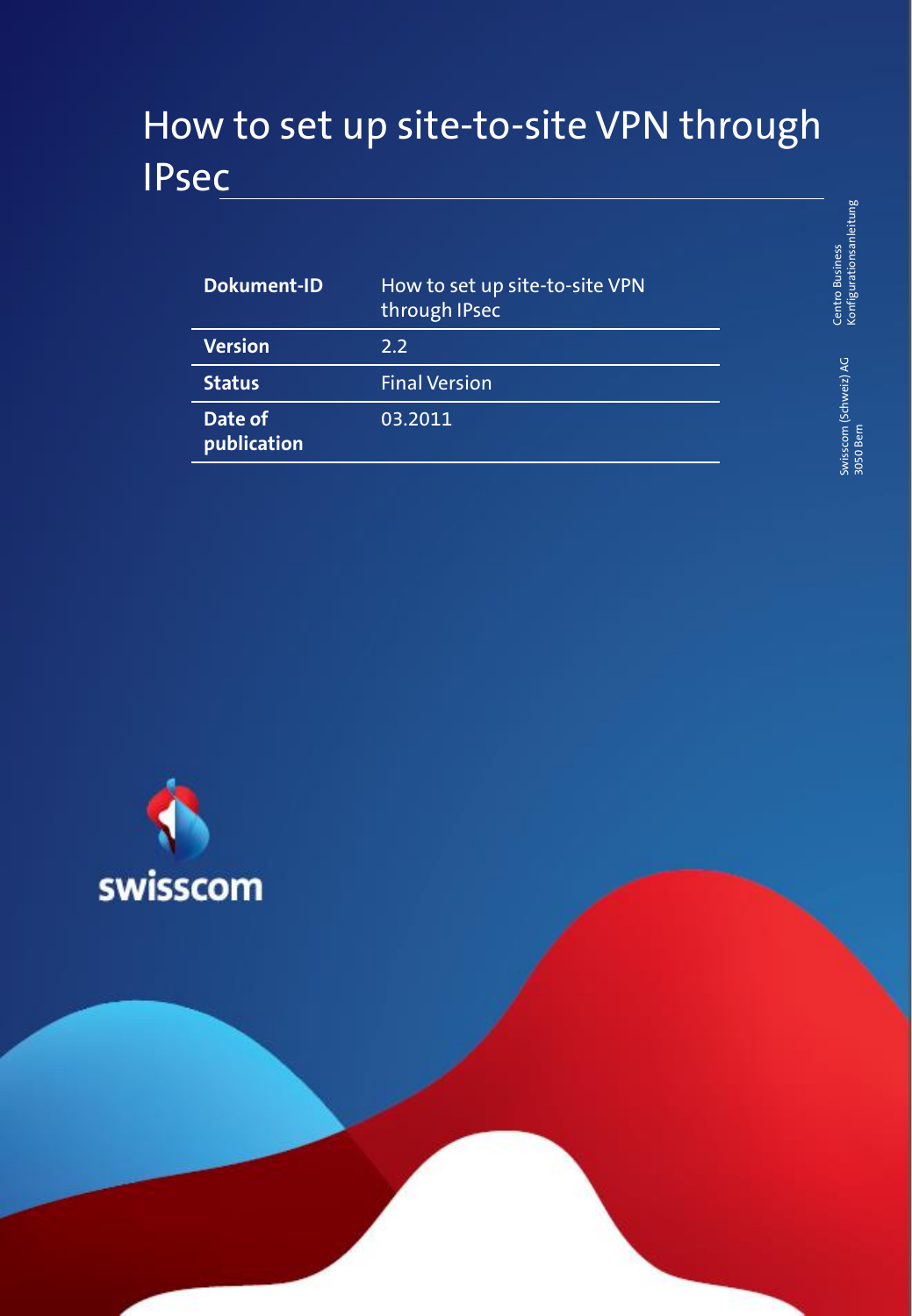# **Contents**

|                                               |   | Centro Business<br>Configuration instructions |
|-----------------------------------------------|---|-----------------------------------------------|
| 1.1 Need                                      | 3 |                                               |
| 1.2 Description                               | 3 |                                               |
| 1.3 Requirements/limitations                  | 3 |                                               |
| 1.4 Illustration                              | 3 |                                               |
| 1.5 How to set up the VPN for Centro Business | 4 | Swisscom (Switzerland) Ltd<br>3050 Bern       |
| 1.6 Monitoring the connection status          | 5 |                                               |
| 1.7 Display VPN parameters                    | 5 |                                               |

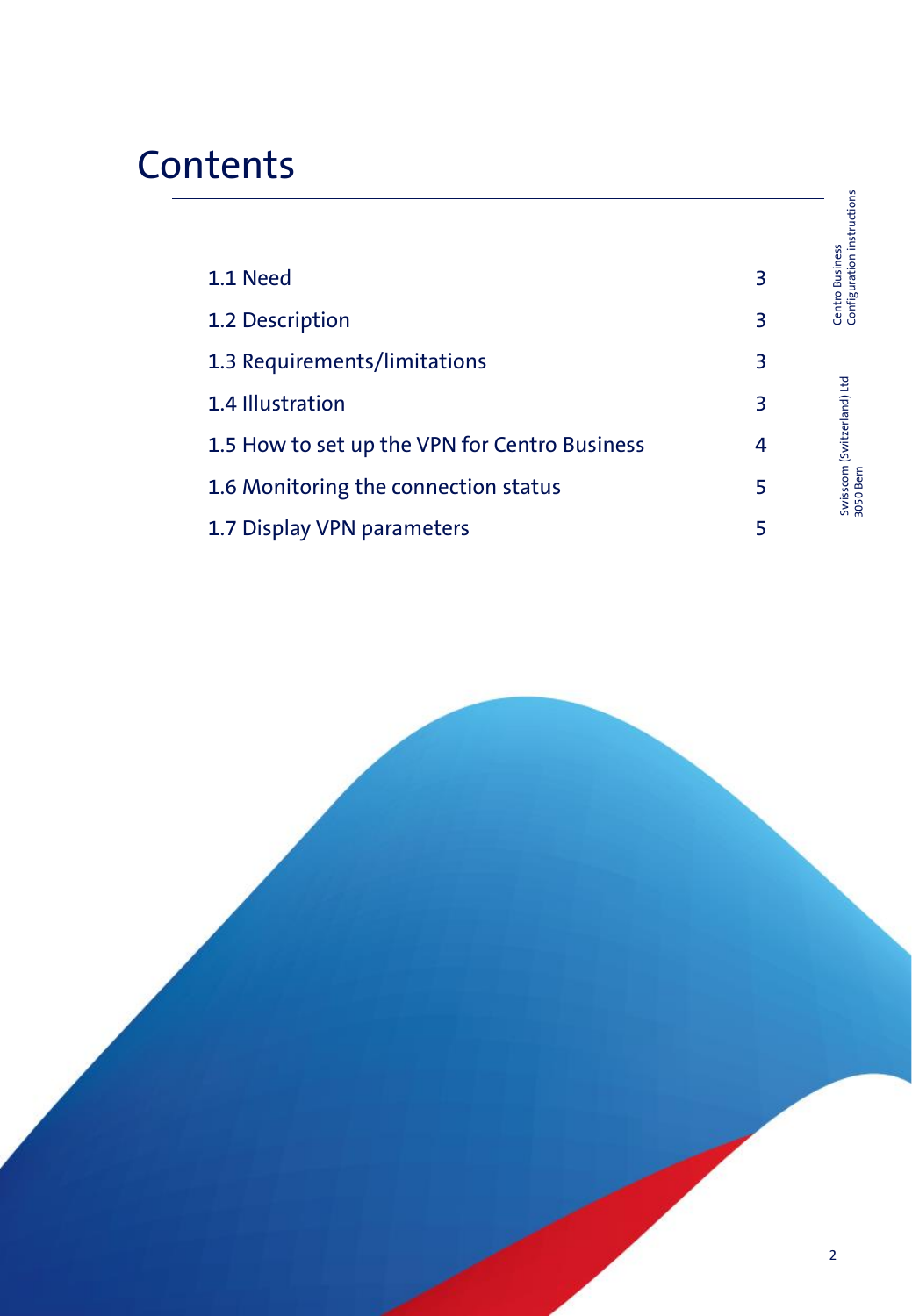# How to set up site-to-site VPN through IPsec

## 1.1 Need

Your objective is to exchange data securely between two or more sites. A further objective is to securely access devices located at remote sites from one other site to, for example, monitor a room.

## 1.2 Description

The Centro Business Router allows you to easily activate a virtual private network (VPN) in the router GUI. It will allow you to then access the hosts of up to 10 sites via the VPN tunnel. Each site receives its own individual, distinct LAN IP address. The IP addresses for the peers' subnet are used in accordance with RFC1918 (10.0.0.0/8 + 172.16.0.0/12 + 192.168.0.0/16). In order to reach a site, each site will require a fixed public IP addresses or a dynDNS account.

### 1.3 Requirements/limitations

#### Requirements:

- Swisscom Contract: My SME Office, Business Internet Services, Enterprise Connect XS, Business Internet Light
- Centro Business 2.0 with current firmware version. You can find the firmware on the official Centro Business help page under [Update Firmware](http://www.swisscom.ch/centrobusiness2-fw)
- Access to the router portal is established
- Availability: Min. 1 fixed IP address or dynDNS account

#### Limitations:

- PPPoE Passthrough may not be activated.
- The 192.168.11.0/24 and 192.168.13.0/24 subnets cannot be used at the VPN sites.
- QoS or a fixed bandwith reservation on the IPsec VPN tunnel is not supported. A network link for VoIP is not recommended.
- The service was tested with Zyxel 2802, Zywall and Fortigate.

# 1.4 Illustration

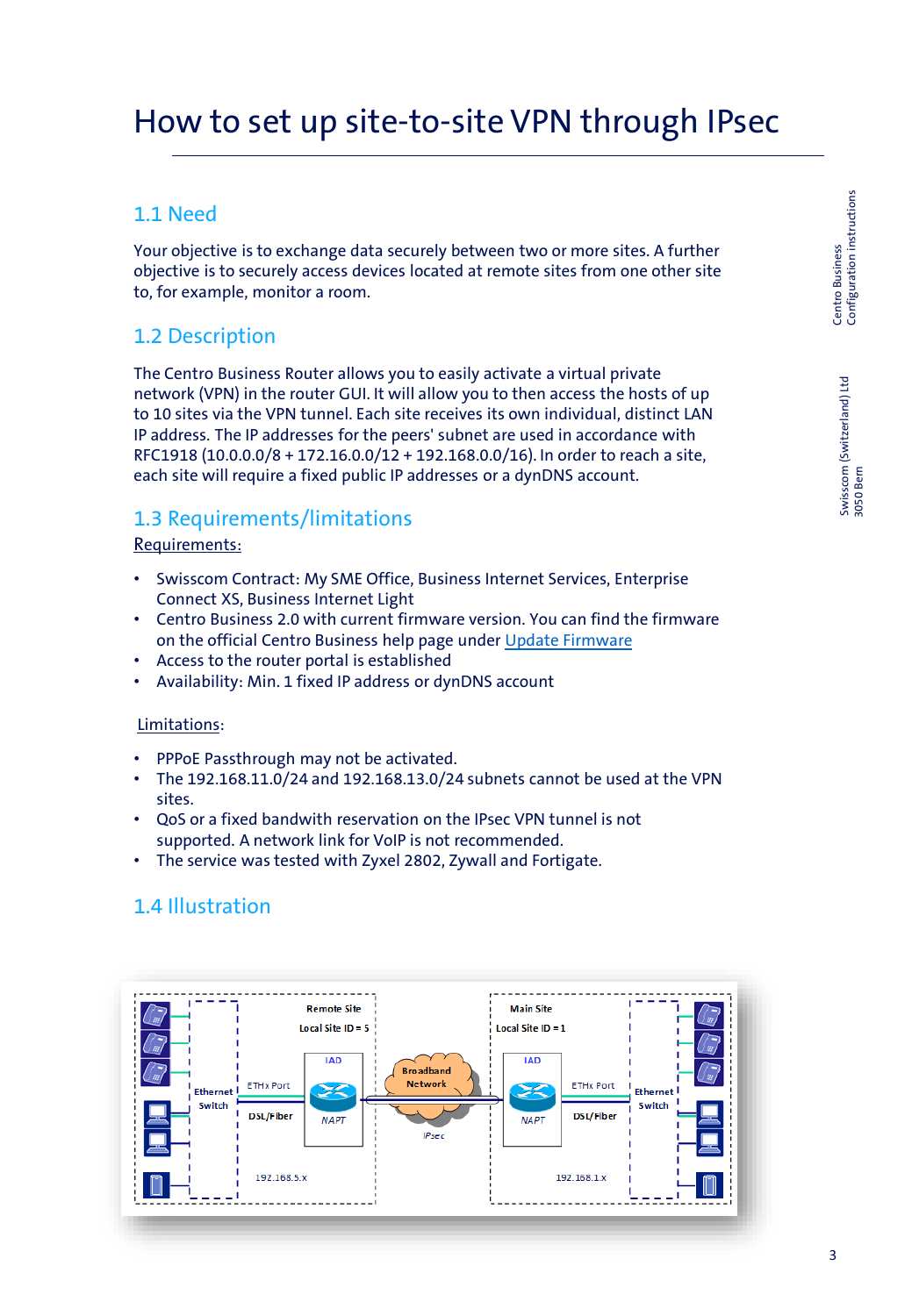# 1.5 How to set up the VPN for Centro Business

In the router menu, select **Network > Peer-to-Peer VPN**. Set "Enable**"** to "On". Store your preferences by pressing **Save***.* By selecting **Add VPN site,** you can now configure one additional VPN site.

| Enable                            | On(1) | я |                |
|-----------------------------------|-------|---|----------------|
| Show VPN configuration parameters |       |   | Save<br>Cancel |
| <b>VPN Sites</b>                  |       |   |                |
| Add VPN site                      | 3     |   |                |
|                                   |       |   |                |
|                                   |       |   |                |

In the **Add VPN Site** section, under **Peer's IP address/DNS name,** enter the WAN IP address or the DNS name for the new site. Add the LAN IP address of the new VPN site in the **Peer's IP subnet** field. Use, for example, the 192.168.N.0/24 format to make an entry, whereby N is recommended as a value for 1 to 10. Remember that each site requires a unique LAN address. You may set your own password for every VPN tunnel. Note that you will need to enter the same password at the remote site. Finalise the process by pressing **Add.** Repeat this process for each remote site that you want to add.

| Show VPN configuration parameters |                       | Save<br>Cancel |
|-----------------------------------|-----------------------|----------------|
| <b>Add VPN Site</b>               |                       |                |
| Peer's IP address/DNS name        | 1<br>85.0.122.173     |                |
| Peer's IP subnet<br>Password      | 192.168.3.0/24        |                |
|                                   | <br>Show<br>$\bullet$ |                |
| Cancel<br>Add                     | $\overline{2}$        |                |
| <b>VPN Sites</b>                  |                       |                |